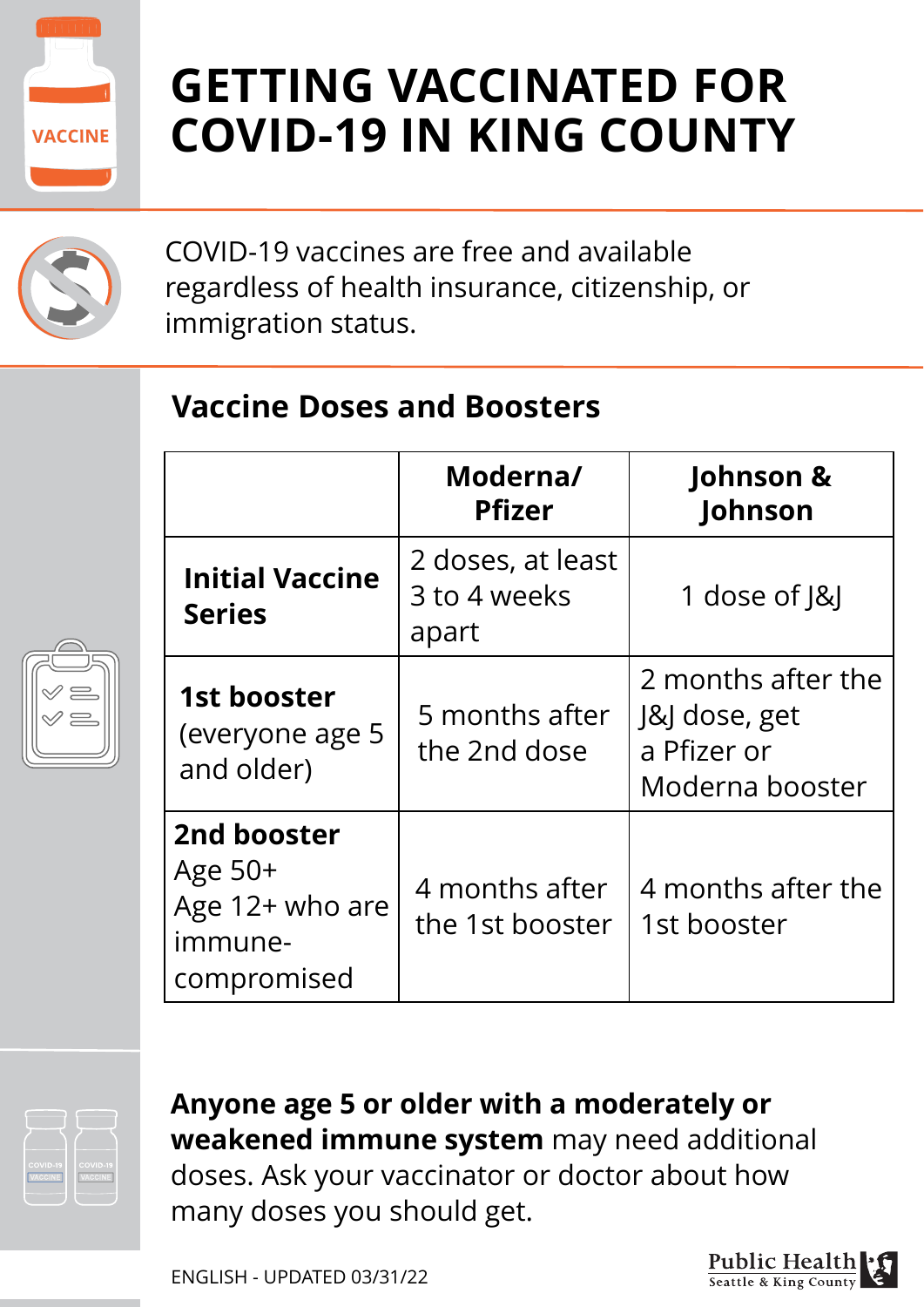**All COVID-19 vaccines must go through rigorous testing** before they can be used. Independent experts confirmed they meet high safety standards. Vaccines have been shown to be very effective at preventing serious illness, long lasting symptoms, hospitalization, and death.

**You may feel side effects.** Like other routine vaccines, you may get a sore arm, fever, headaches, or fatigue after getting vaccinated. These are signs that your body's immune system is building up protection.

#### **TRANSPORTATION TO YOUR APPOINTMENT:**

**If you need a ride to your vaccination appointment,** visit www.FindaRide.org or call the Transportation Resources Line at 425-943-6760 (Monday through Friday, 8:30 a.m.-4 p.m.

**If you need an interpreter,** dial 5 and say the language you need when you are connected.



For more information, go to: **kingcounty.gov/vaccine**